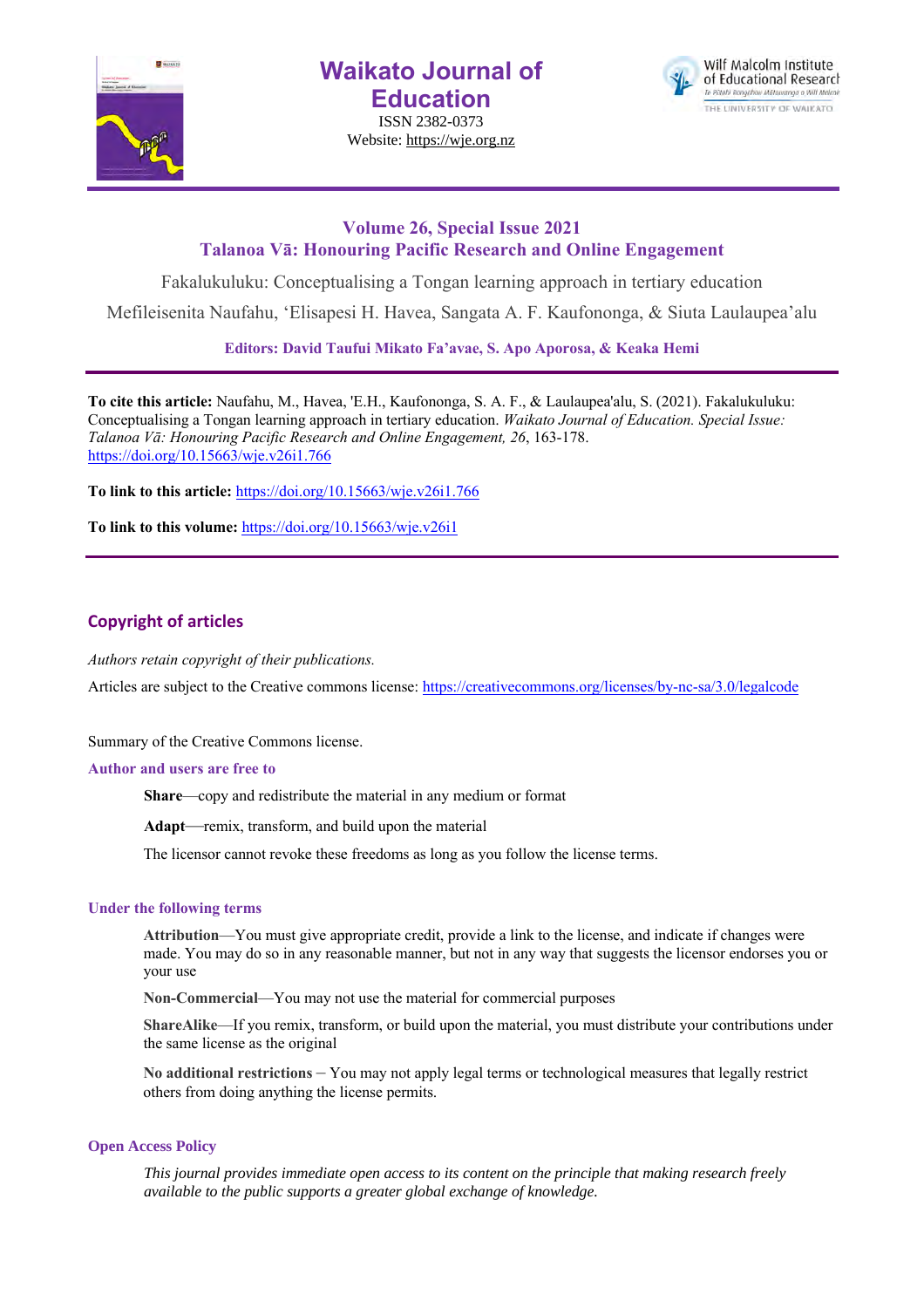# **Waikato Journal of Education**

Te Hautaka Mātauranga o Waikato



Volume 26, Special Issue: Talanoa Vā: Honouring Pacific Research and Online Engagement

# *Fakalukuluku:* **Conceptualising a Tongan learning approach in tertiary education**

**Mefileisenita Naufahu, 'Elisapesi H. Havea, Sangata A. F. Kaufononga, & Siuta Laulaupea'alu** University of Waikato New Zealand

# **Abstract**

*Given the current impact of COVID-19, the learning experiences of Pasifika students within tertiary education has implicated their social and emotional wellbeing. Engaging in a Tongan learning approach, such as* fakalukuluku*, can present a viable learning practice for tertiary students' learning experiences. This paper presents the perspectives of four Tongan-born and raised researchers and educators who completed their tertiary education in Aotearoa New Zealand. Based on our experiences and reflections, we propose the Tongan concept of* fakalukuluku *as an approach to help elevate students' academic achievement in tertiary education. Our paper conceptualises and unfolds perspectives of* fakalukuluku*, as a cultural practice that is appropriate, collaborative, and accorded learning stability because of its spiritual dimensions as being paramount to students' success. We propose that a strong family and community support, the utilising of university learning support and the students' spiritual beliefs can help Tongan students in tertiary education succeed.* 

# **Keyword**

Learning approach; *fakalukuluku*; academic achievement; tertiary education; spiritual dimensions

# **Introduction**

*Fakalukuluku* is a Tongan concept associated with gathering-up or drawing-together (Churchward, 1959) and is linked to the theme in the special issue, *talanoa vā* and reimagining research and learning engagement in tertiary education. Within tertiary education, research undertaken by Theodore et al., (2018) examined the key factors that helped and hindered Pasifika (a term utilised by the Ministry of Education in Aotearoa to group students from Pacific ethnicities) university graduates with the completion of their studies. Pasifika graduates identified family as a key factor that contributed to the completion of their qualifications. This included family as a whole as well as individual family members. Similarly, family is perceived as a source of love and encouragement and expectations from family



Wilf Malcolm Institute of Educational Research, Te Kura Toi Tangata Division of Education, University of Waikato, Hamilton, New Zealand ISSN: 2382-0373 Contact details: Elisapesi Hepi Havea elisapesihh@gmail.com (pp. 163–178)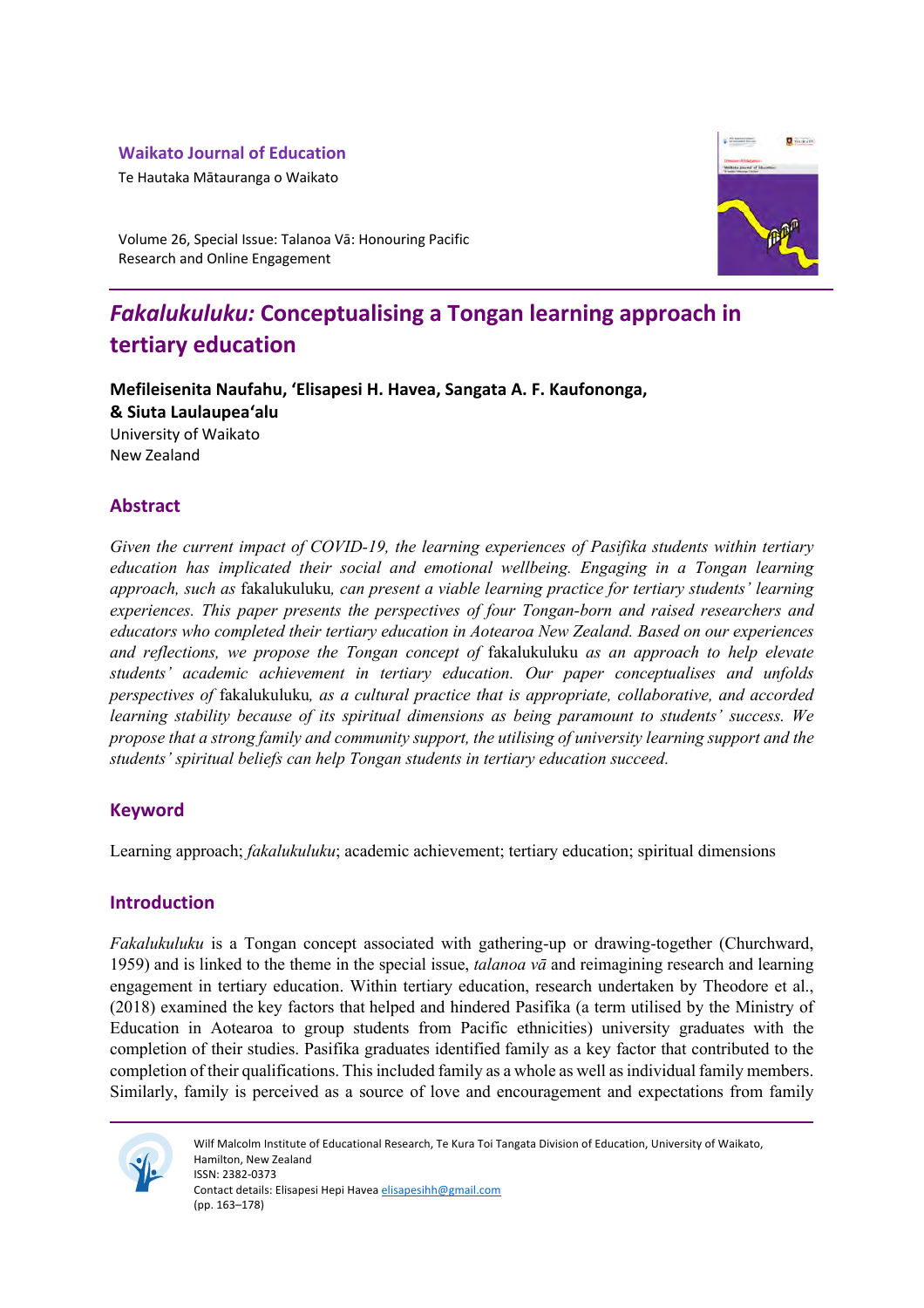members help motivate students to be successful. Conversely, family responsibilities or commitments and issues were noted as having impacting students' completion (Theodore et al., 2018). However, Toumu'a and Laban's (2014) study found family to be a prominent influence because it is a key source of motivation for Pasifika students. A study that was conducted by a Tongan scholar highlighted the significance of utilising traditional cultural models such as *no*'*oloto* (a Tongan term that is used by Tongan composers and choreographers) in the Tongan art of *fa'u ta*'*anga* (poetry composition), and *hiva* (music) which are implemented to motivate Tongan tertiary students in New Zealand (Kailahi, 2017).

Personal factors which contribute to the academic success of Pasifika students have included good time management and study skills, being able to access help with academic courses, the ability to set and have clarity around goals, perseverance, determination and having a strong reason for being at university (Luafutu-Simpson et al., 2015; Perrot, 2015; Toumu'a & Laban, 2014). Shyness and the lack of self-confidence or motivation have been described as hindering factors (Ali & Narayan, 2016, Benseman et al., 2006; Chu et al., 2013). Researchers have also described how Pasifika students can balance their commitments to their families, communities, work and church and how this can affect academic progress (Benseman et al., 2006; Zepke et al., 2011). Yet at the same time, having a strong religious or spiritual faith has been described as a protective factor (Toumu'a & Laban, 2014).

Having culturally responsive and appropriate pedagogies that acknowledge the worldview of the student and incorporate Pasifika models, metaphors and language have been shown to be important for Pasifika student success in higher education (Ali & Narayan, 2016; Benseman et al., 2006). Pasifika associations, events, spaces, services and programmes can promote a Pasifika presence on campus and environments where Pasifika language, values and culture are the norm (Benseman et al., 2006; Chu et al., 2013). Peer groups and mentors who provide mutual support and encouragement within the university environment are also helpful for Pasifika students (Airini et al., 2009; Mayeda et al., 2016).

#### **Problem statement**

Yet despite studies which have identified factors which either support Pasifika student success or pose significant challenges, the achievement of Pasifika students at New Zealand universities remains lower than that of their European/Pākehā counterparts (Matapo & Baice, 2019). There is a need for a deliberate and culturally responsive strategy that both serves to mitigate barriers that prevent achievement and builds on and promotes those factors which have proven to be supportive. As Matapo and Baice (2019) point out, "the art of engagement with traditional wayfinding tools designed for teaching and learning is utilised as a way of generating and reconceptualising notions of Pasifika success as Pasifika …" (p. 26).

#### **Proposal**

In this paper, we propose *fakalukuluku*, a concept derived from a Tongan traditional fishing activity, as a new Tongan learning approach, specifically designed to support Pasifika students studying at tertiary level. Our proposition of *fakalukuluku* also considers honouring cultural epistemology, how the student connects and relates to the tertiary world through a Pasifika pedagogy. Therefore, *fakalukuluku* seeks to fill the paucity of learning approaches available for Tongan students in the 21st century that will not only help to improve student retention but authenticate their learning experiences as Tongan/Pasifika students attending polytechnics and universities in New Zealand. Employing Tongan cultural learning approaches such as *fakalukuluku* for students in the tertiary context and institutions is a move to prioritise epistemologies that align with Tongan knowledge and worldviews.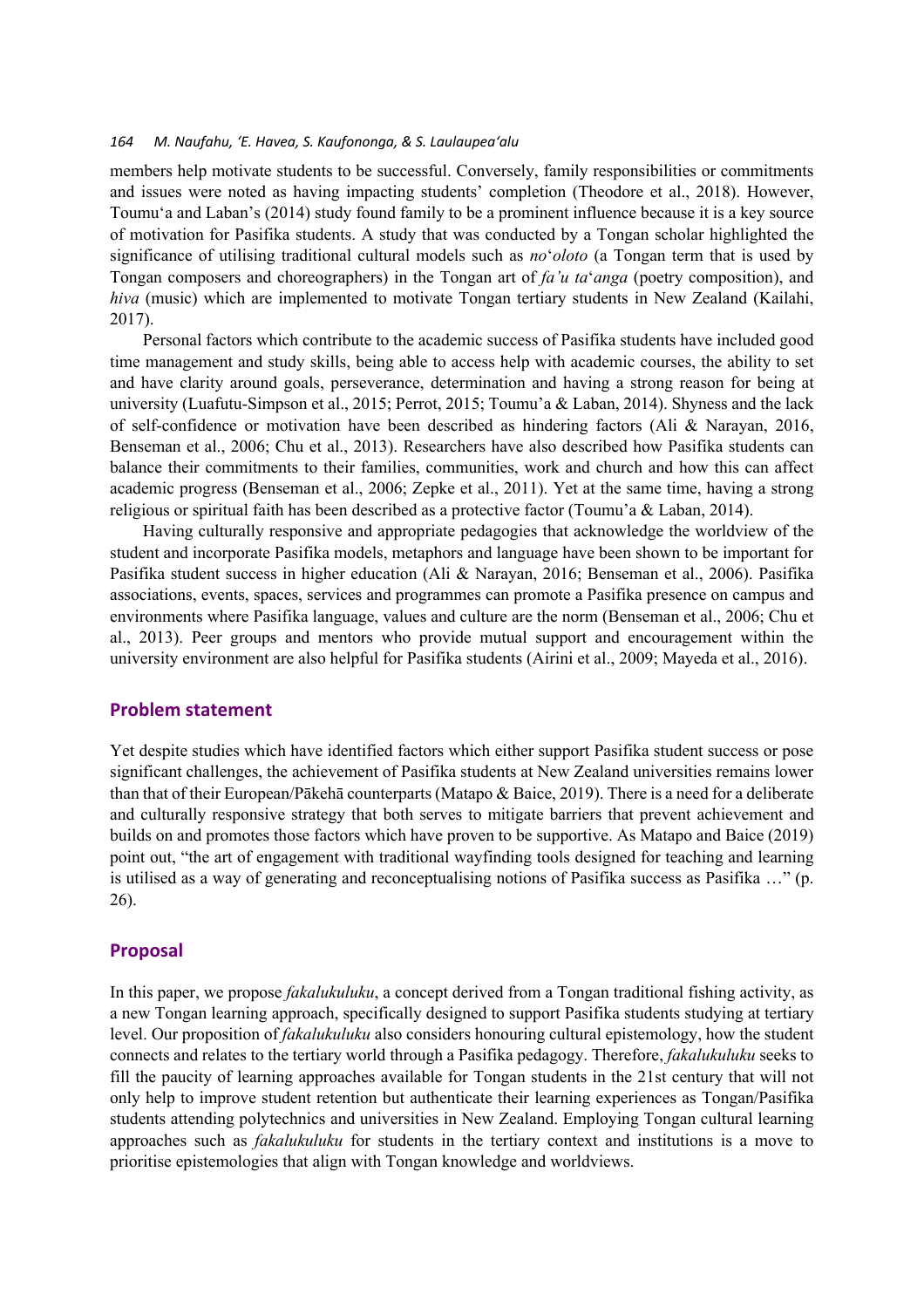## **Literature review**

The literature review provides an account of the relevant learning approaches considered pertinent in education.

## **Social constructivism learning theory**

Vygotsky (1978) acknowledges that knowledge is social, and it is created through interaction: "Human learning presupposes a specific social nature and a process by which children grow into the intellectual life of those around them" (Vygotsky, 1978, p. 88). Schunk (2008) highlights the important ideas correlated with social constructivism including the *zone of proximal development*—referring to the difference between an individual learner's achievement while working on his or her own and the potential extent of their achievement with the assistance of more able peers or tutors, and scaffolding the role of language in mediating meaning and collaborative learning and problem solving. Learning is an intervention of different views where learners are facilitated to come upon different perspectives and share meanings, and these social interactions are believed to lead to individual higher levels of learning (Hung, 2001). Educational methods adopting social constructivist principles include: use of small group cooperative and collaborative learning, peer tutoring, reciprocal teaching and learning beginning where the learner is at, interactive learning, cognitive apprenticeship (modelling and coaching a novice towards expert performance), facilitating the learning, peer tutoring, situated learning, jigsaw method, and problem-based learning (Ertmer & Newby, 2013; Fraser & McGee, 2012; Hung, 2001; Mayer, 2003; Motschnig-Pitrik & Holzinger, 2002).

## **Sociocultural learning theory**

Since the mid 1990s, the notion of culture has driven central debates in education (Fraser & McGee, 2012). Culture is made of "more than one general value which generates specific norms, which in turn guide people to act in ways congruent with the 'needs' of the wider social structures in which they operate" (Inglis, 2005, p. 7). The sociocultural views extend constructivist ideas of learning to include the notion that learning and teaching are inherently cultural processes (Barker, 2008). This view incorporates the initial contributions from the early writings of Vygotsky (1962, 1978), and cultural psychologists such as Cole and Engestrom (1993) and Wertsch (1995). Wertsch (1995, p. 11) states that the goal of the sociocultural approach is to "explicate the relationships between human action, on the one hand, and the cultural, institutional and historical situations in which this action occurs, on the other". Fundamentally, understanding how learning occurs requires a focus on how learners participate in activities and practices, and how they draw on the available tools and artefacts and social networks (Nasir & Hand, 2006).

### **Indigenous Māori learning approaches**

Bolstad et al. (2012) claim that the educational systems, structures and practices in New Zealand are not adequate to address and support the learning needs for diverse students in the 21st century. However, empirical evidence from 45 research projects, funded by Ako Aotearoa, '*Māori learner success in tertiary education: Highlights from Ako Aotearoa supported research projects'*, has identified numerous Māori pedagogical approaches such as *tuakana-teina* and *whanaungatanga* contribute to Māori learner success in tertiary education. This has been attributed to the potential of these Māori learning approaches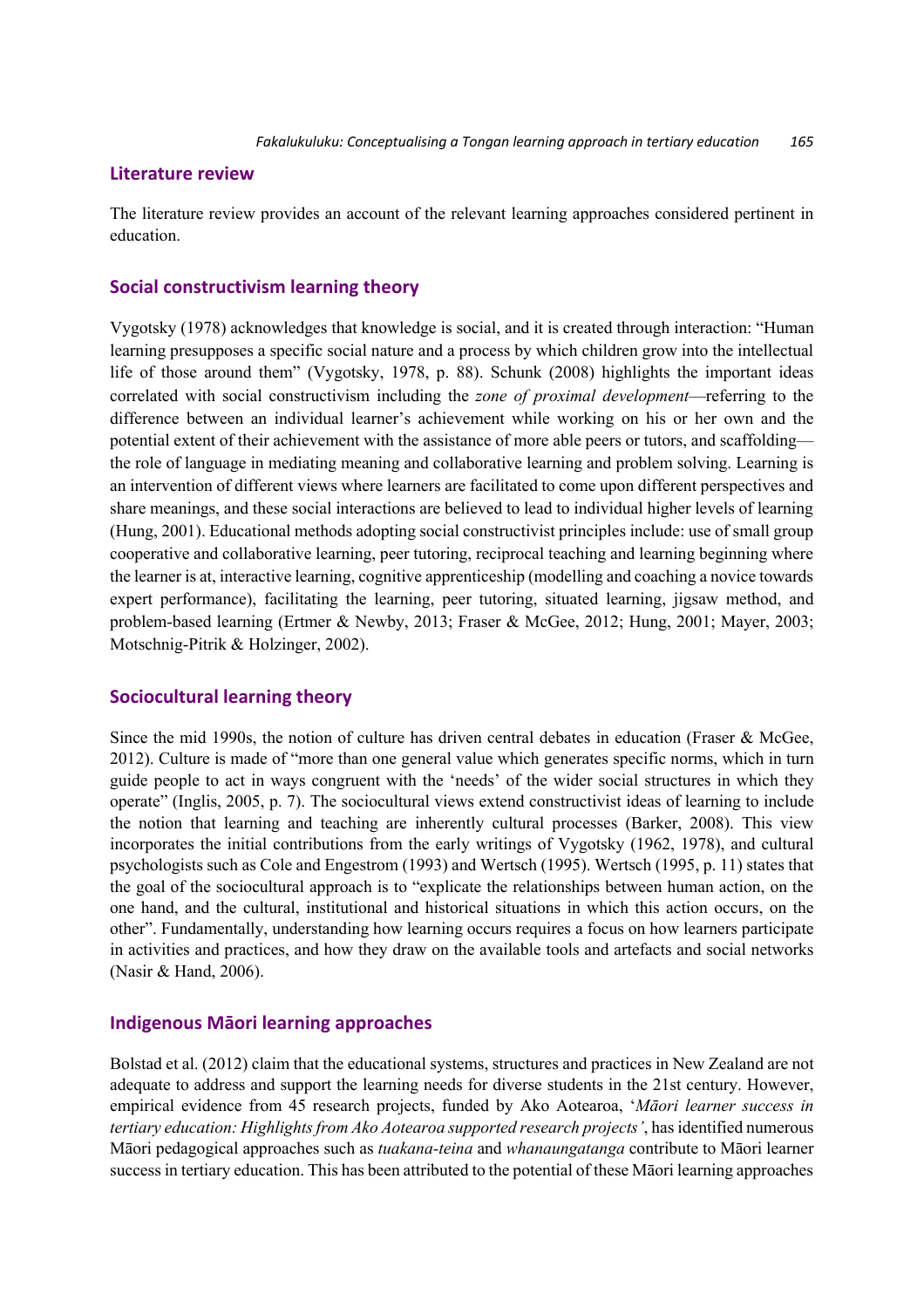to be embedded in the culture and being relevant to the learner, which encourages cultural identity and sense of belonging (Sciascia, 2017).

*Tuakana-teina*, the relationships between an older *(tuakana*) person and a younger (*teina*) person in relation to learning and teaching in Māori context (Rawlings & Wilson, 2013; Reilly, 2010), enhances self-confidence and self-determination through the relationship with mentors which allows students to be efficient and effective learners (Ross, 2008). *Whanaungatanga* is defined as kinship relationships, which is based around the validation of whānau and the extended families (Ritchie, 2003). Both approaches heavily rely on the Māori world, including Māori language, means of sense-making, cultural understandings, language and prior knowledge in which they all support Māori students' engagement and learning (Bishop et al., 2014; Rawlings & Wilson, 2013).

Regardless of *tuakana-teina, whanaungatanga*, Pasifika practices and other Māori health philosophies instigated as affirming learning approaches, the research by Theodore et al. (2018), *Equity in New Zealand university graduate outcomes: Māori and Pacific graduates,* highlights that Māori and Pacific peoples are under-represented amongst New Zealand universities and their labour market outcomes are often associated with lower wages and under-representation in skilled professions. Boosting the success of Pasifika graduates has been, and continues to be, a priority and challenge for the New Zealand tertiary education sector.

#### **Traditional Tongan learning approaches**

Based on the experiences and reflections of the authors of this paper, educated in tertiary institutions in New Zealand, the Indigenous knowledge of Tongan communities has typically been passed down through oral traditions from grandparents to parents and then to children. How Tongan knowledge and approaches are conceptualised and made sense in the New Zealand tertiary context is what this paper intends to share and unfold.

A well-known Tongan story shared to people was of a blind and elderly wayfinder, *Tuita*, who held a chief title in the Fokololo *'o e Hau* clan. *Tuita* took a voyage with King *Taufa'ahau* from Tonga to Samoa in 1820, which exemplifies wayfaring and navigation as a traditional learning approach. As the voyage took so long, *Taufa'ahau* wanted to know their position in the wild *moana* (ocean). *Tuita* asked his son *Po'oi* to take him to the *kaokao* (side) of the *kalia* (boat) and told the son to locate the positions of certain stars. *Tuita* then *fāfā ki tahi* (tipped his finger into the sea) and put it into his mouth to taste the sea. The elderly navigator informed *Taufa'ahau* that they had arrive in Fiji. After hours of voyaging, an island appeared (*kite)* in Fiji.

Another learning approach is *lalanga*. Baker (1897) and Rabone (1845) both translate the same meaning of *lalanga as* "to weave" (p. 137); "to plait the mats'' (p. 149). Malungahu et al. (2017) add similar meaning for *lalanga* as the action of weaving and the main source to *lalanga* a *fala* (weaving a mat) is pandanus plant leaves. *Lalanga* is an ancestral form of art utilised across generations in Tonga. ʻIlaiu Talei and Memmott (2014) refer to the word *fala* as the double-layer of strands that are "woven together when weaving" (p. 13). MacIntyre (2008) conceptualises the *lalanga fala* or mat weaving as being associated with the formulation of an academic model. In the process of *lalanga*, strands or *fe*'*eunu* are gathered and weaved to form a whole to complete the *fala* or *lōtaha* as the end-result of weaving (p. 10). Also, taking into account the word whole as *kakato* or "*complete (perfect)*" (Baker, 1897, p. 16). Pau'uvale (2012) applies the *lalanga* to the development of Tongan citizens and the concept of *tangata kakato* (holistic person).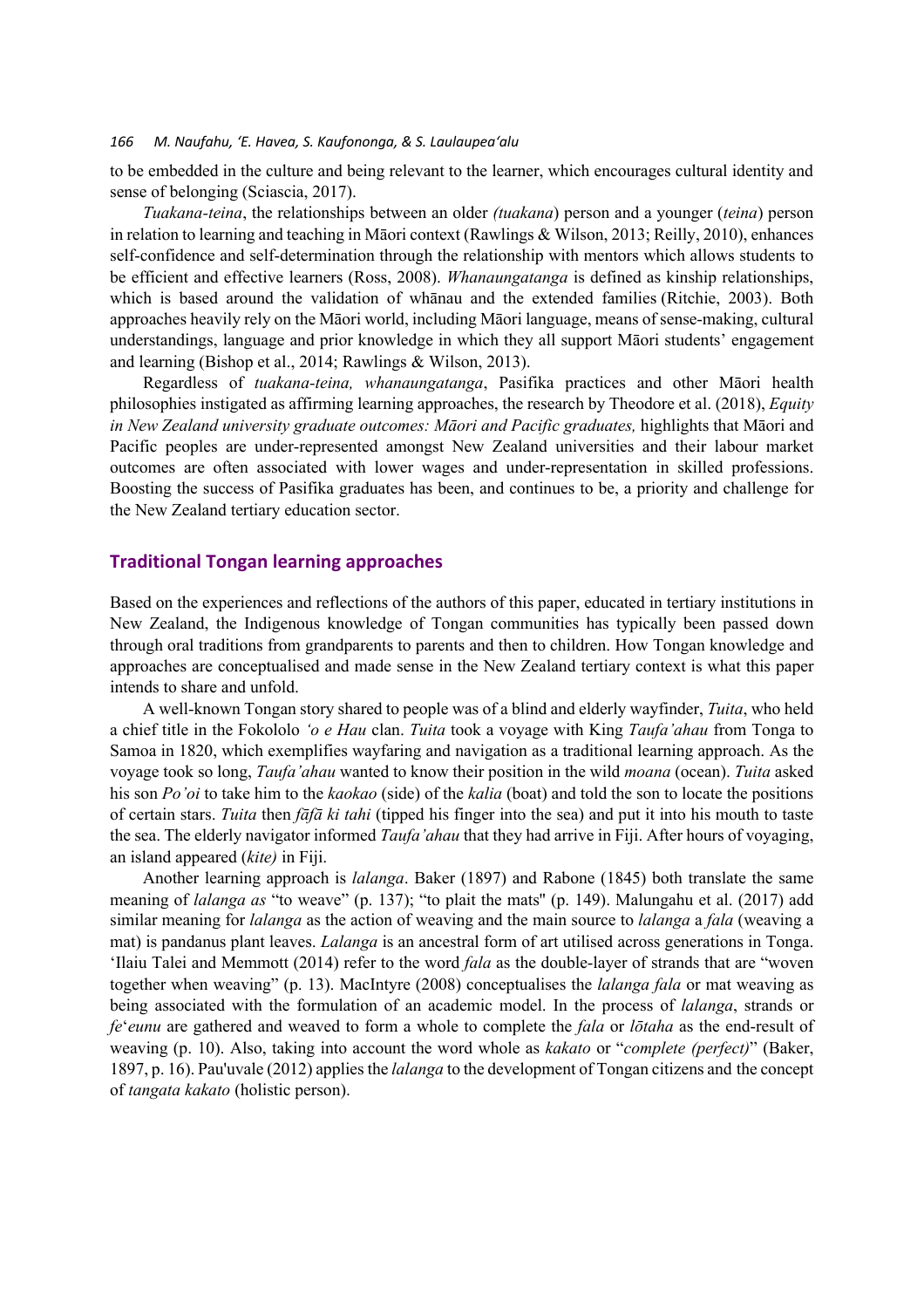#### **Pasifika learning approaches**

The research by Chu et al. (2013), *Educational practices that benefit Pacific learners in tertiary education,* identified three main factors that contribute to the success of Pasifika students in tertiary settings in New Zealand. These consist of appreciative pedagogy, such as family support; teaching and learning relationships, such as mentorship as a learning relationship; and institutional commitment, such as a firm level of institutional support.

Traditional Indigenous and culturally responsive educational experiences for Pasifika students took place within a village context, through storytelling, modelling and guided experience, instilling in young adults locally appropriate knowledge including a nuanced understanding of their environment and the skills and knowledge required to exploit it (Scaglion, 2015). Learning is a communal approach, a conceptualisation of space, time and context in a Pacific setting (Mohamed, 1996). With the impact of Westernisation, there is a growing consciousness among Pasifika educators that bilingualism and biculturalism must be valued in Pasifika pedagogy (Phan & Deo, 2008). There is no one-size-fits-all solution to engaging with Pasifika students and helping them to succeed due to different languages and practices (Aumua & Tominiko, 2016). However, there are some approaches considered in this review as being relevant for Pasifika students and useful to the development of new pedagogical learning approaches that are aligned and appropriate for Tongan students in tertiary education.

A weaving metaphor, the i-Talitali framework was designed by Lingam et al. (2017), Pacific researchers based in the region from a Pacific world-view to enhance research skills and knowledge relating to higher education, academics and students. This also aligns with the idea that appropriate teaching methodologies, cultural contextualisation and customisation of teaching will enhance Pacific learners' engagement in the classroom discussion and with the class curriculum (Thompson et al., 2009). The *nakuita*, a Fijian term for octopus, was a model designed by Linda Aumua in 2008 to provide a foundation for Pasifika engagement at the Pacific Centre for Learning, Teaching & Research. The structural feature of the octopus metaphorically refers to support and provision associated with learning development, including professional development workshops and engaging Pasifika learners for their success in the academic journey (Thompson et al., 2009).

The He Vaka Moana initiative, framed through Oceanic principles and methodologies at the University of Auckland, was to share the ancestral history of navigating the vast Pacific Ocean (Wolfgramm-Foliaki & Smith, 2020). The initiative was designed to look specifically and politically at ways to advance the success of Māori and Pasifika students in higher education. Employing our Indigenous methodologies emphasises cultural ways of being, thinking, speaking and behaving (Wolfgramm-Foliaki & Smith, 2020). Fonofale by Pulotu-Endemann (2001) draws from a metaphor of a Samoan house to promote the philosophy of holism and continuity in the health discipline. This is a dynamic model that incorporates interactive relationships and what is deemed important to the cultural groups and components of Pasifika peoples' health, including family, culture and spirituality (Pulotu-Endemann, 2001).

It is essential to challenge the dominance of western philosophy, content, and pedagogy in the lives and the education of Pasifika, and to reclaim Indigenous perspectives, knowledge and wisdom that have been devalued or suppressed in tertiary education contexts (Thaman, 2003).

#### *Fakalukuluku* **as a fishing method**

#### **Origin**

*Fakalukuluku* is an archaic form of Tongan fishing tradition found specifically in the island of Niuatoputapu, a small (17km<sup>2</sup>) island approximately 150km west of the Tonga Trench (Clark et al.,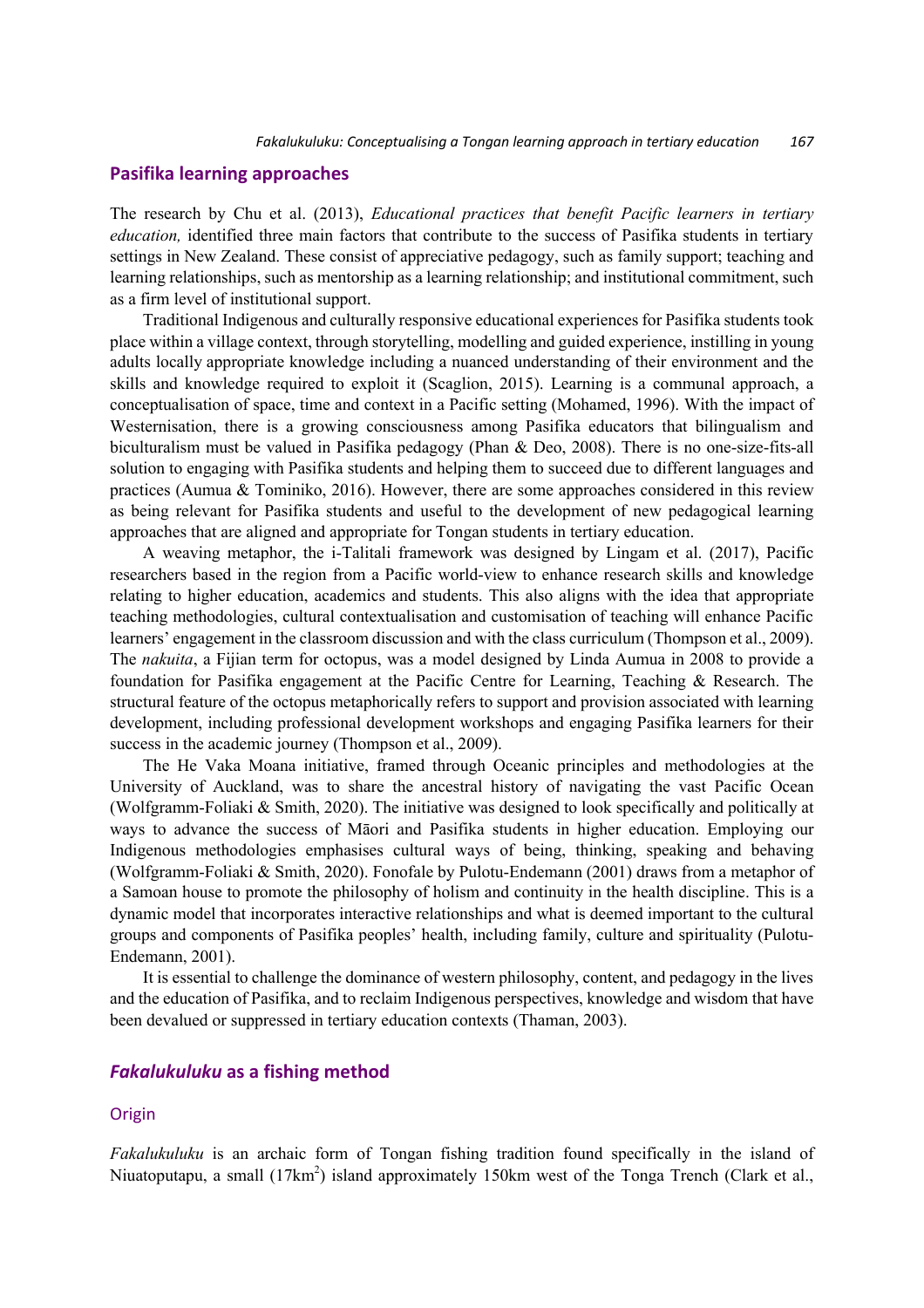2011). The richness of the marine ecosystem in Niuatoputapu provided an opportunity for the local people to use *fakalukuluku* to catch certain fish species while leaving others untouched. Traditionally, Niuatoputapu was a subsistence-based lifestyle like the other parts of Tonga, particularly during the 1960s and 1970s, where copra was the main source of income, and the sea remained their main source of food (Dye, 1983).

Stories of *fakalukuluku* were told by elders in kava gatherings across Tonga in the 1970s and reference was made to it during Tongan studies at high school. Yet, despite this, very little was known about the concept of *fakalukuluku*. Later, ethnographers (Matthews, 1993) noted that women as well as men were involved in fishing. However, early ethnographers focused primarily on the way that people of the Niuatoputapu saw the sea as the main source of life for its inhabitants and took interest in their various forms of fishing techniques and tools designed to exploit particular fish species (Dye, 1983).

#### Definition

*Fakalukuluku* is a Tongan concept consisting of two words: '*faka*' and '*lukuluku*.' *Faka* is a prefix and when added to a word it becomes a verb or an action. For example, the word '*ita*' means angry. If we add the prefix *faka*, the new word becomes *'faka'ita'* which translates to 'act in an angry manner'. '*Lukuluku*' is defined by Churchward (1959) as "… to gather up or draw together (a garment)" (p. 308). In this case, *fakalukuluku* focuses on the notion of connectedness. It is like a puzzle being drawn together where every single piece matters.

Dye (1983) describes *fakalukuluku* as a fishing ritual that involves a fisherman and a piece of bamboo (as a rod) with eight to twelve lines and fishing hooks tied to it. However, several ex-Niuatoputapu elders residing in New Zealand tell similar stories which contradict Dye's description of *fakalukuluku.* They claimed that instead of a bamboo stick, a big log is used instead. The log has to be strong and is able to float while lines with hooks are tied to it. The purpose of *fakalukuluku* is to catch red fish. The role of the fisherman is to float on the surface of the water and from time to time put his face under the water and check for the redfish and the bait. If other fish species are being caught, they will be released, focusing on red fish only. This fishing is usually done near the reef where it is not too deep and not too shallow, and also the fisherman can have a clear vision of the bottom of the seabed.



**Figure 1.** Illustration of *Fakalukuluku* fishing ritual. (Artist: S. Naufahu, 2020)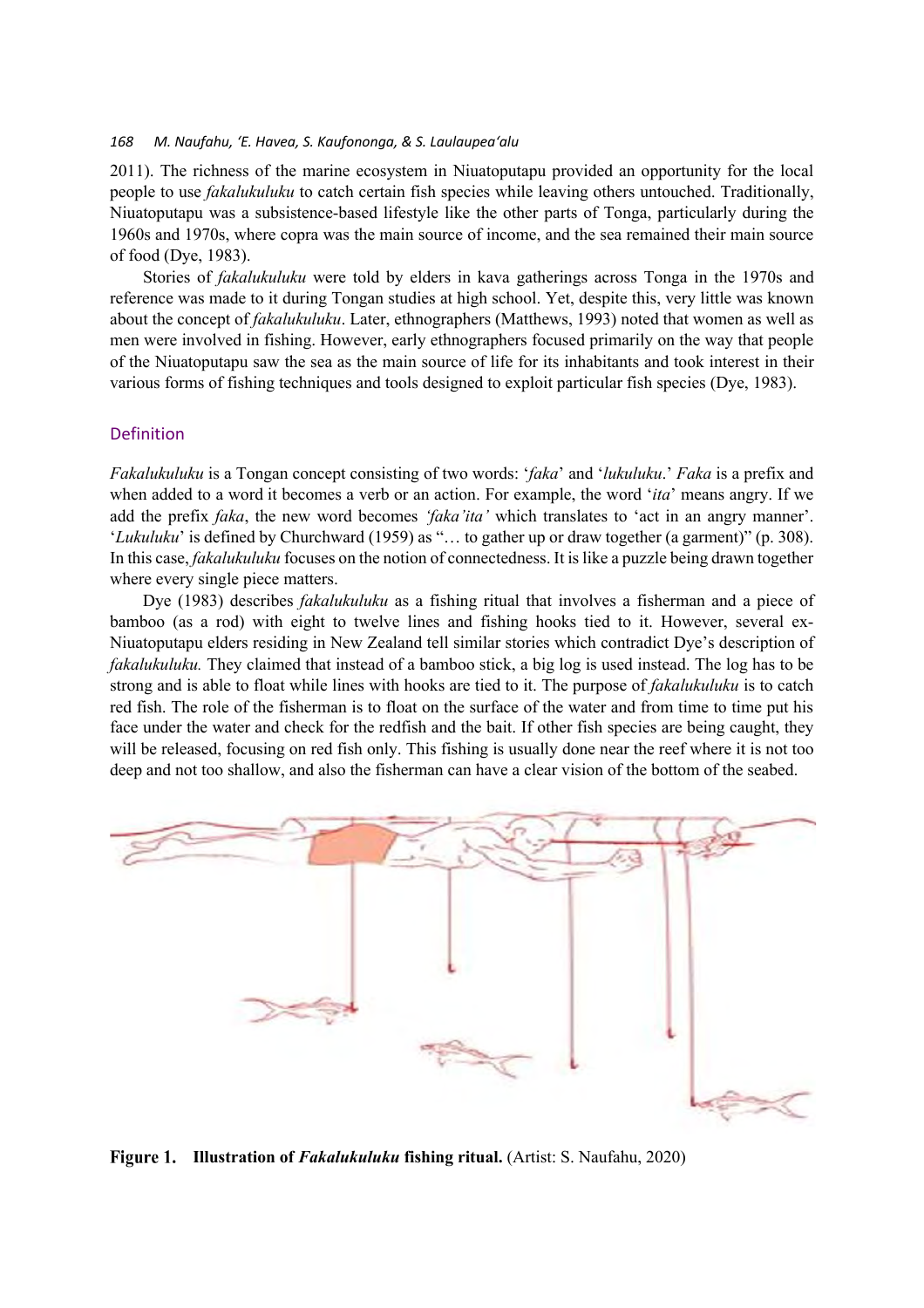# *Fakalukuluku* **as a Tongan learning approach**

#### The log or the bamboo

The log or the bamboo symbolises a source of strength, power, energy and steadfastness on which the fishing lines and hooks depend for anchorage purposes. The log or the bamboo is pivotal to the *fakalukuluku*, and it is a critical part of this practice which holds together the fishing lines. The log or the bamboo represents the community, families and churches. The term 'community' suggests an environment where unity, equity and connectedness are found. A core component of this is the church, acknowledging the importance of '*lotu*' (spirituality) in the lives of students and the need to provide a strong faith-based community. Tertiary students are part of the community and they should utilise it as a source of support, security and empowerment.

#### Lines and hooks

The lines and hooks represent Tongan students entering the tertiary environment, encountering different fields of study. While the lines and hooks may be independent as they are being lowered under the water, the ocean (sea of knowledge) connects all of them. The ocean becomes a space where students interact and connect with each other. Within this is recognition of the need for connection with peers both in relation to academic support but also for socialising and ensuring self-care.

#### Red fish

The red fish symbolises qualifications. The sole purpose of attending the tertiary or the university level is to complete the required qualification/s. Students require support, commitment, determination and skills for this accomplishment. To catch the red fish requires well-prepared bait and a skilful set of the bait on the fishing hook. The focus, determination and wish of the fisherman rests on the potential of the red fish to bite the hook. Therefore, the purpose of the fishing cannot be fulfilled unless the red fish is caught. In the tertiary setting, this aspect requires focus, establishing and regularly reviewing clear goals.

## The reef

The reef implies the sea of knowledge. It is symbolic of the wealth of knowledge and pedagogical experiences that students can tap into; for example, through their classes, library and other resources, including people with subject knowledge.

The reef also encapsulates a spiritual dimension as a significant element of *fakalukuluku* which relates to our sense of life-meaning and purpose in the *fakalukuluku* event. The spiritual wellbeing connects the fisherman/fisherwoman to his/her culture, community, family, institution, religion, the land and the ocean. This cultural element of *fakalukuluku* is inextricable from the wellbeing of a Tongan tertiary student. It provides inner strength, wisdom and ethics we hold. The practice of *fakalukuluku* outside of the cultural context lacks meaning, as too does consideration of supporting learning without acknowledging the importance of the spirituality of students.

## The fisherman

'The fisherman' refers to the role played by the university or tertiary institution in supporting the student. It is typical for there to be Pasifika student associations, and for the purposes of this model, it would be a Tongan student association which while seeming to be a single body, consists of many persons. The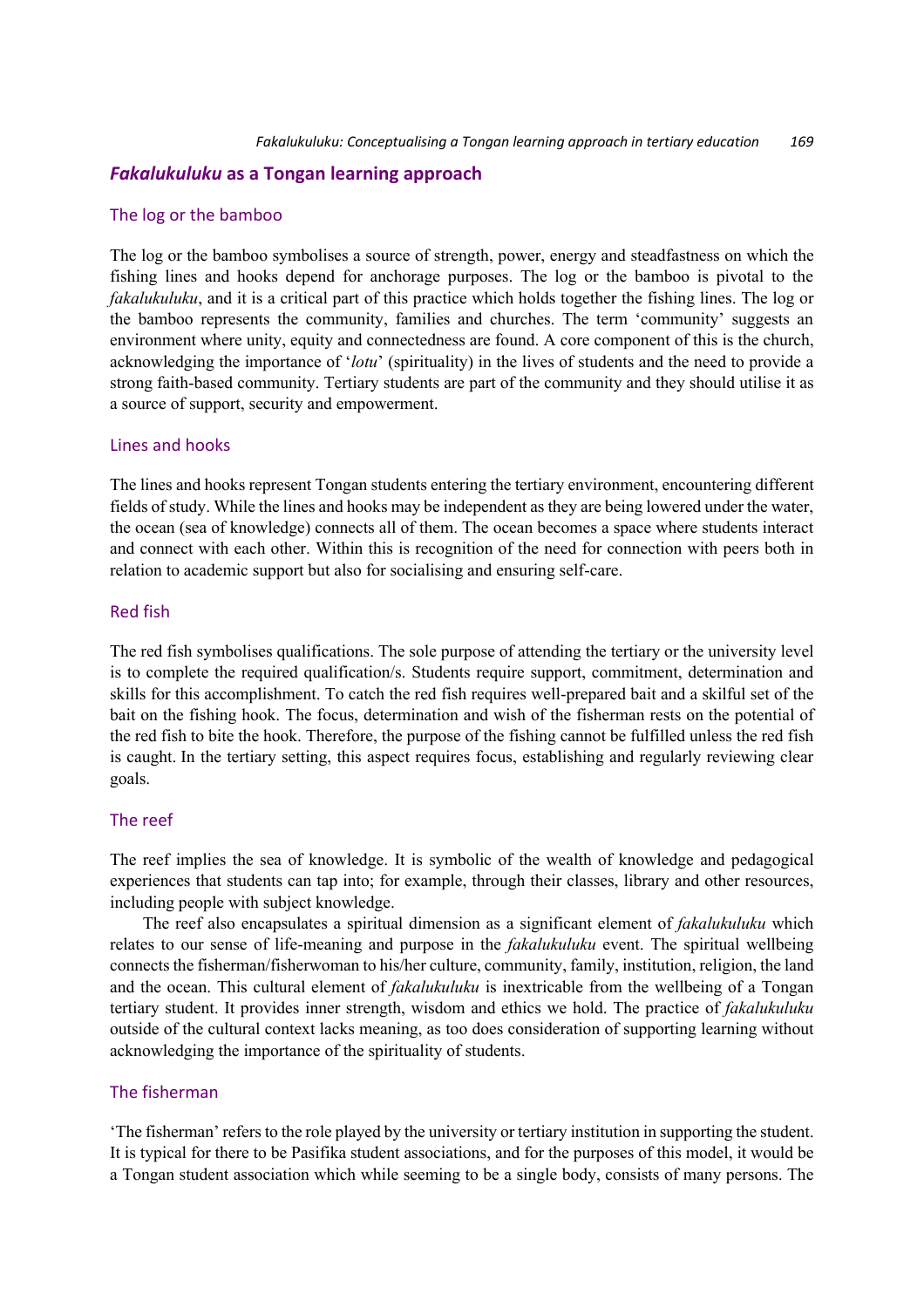purpose of this association is to support the current students of the university or tertiary level by contributing to the mitigation of student attrition and guarantee the completion of qualifications. The fisherman also refers to families, groups, churches and the Tongan community. The watchful eyes of the fisherman not only purport the duty of the association but also to help let go of other distractions (other fish species) that deter students' focus from catching the red fish (qualification).

## *Fakalukuluku* **as a learning approach in action**

*Fakalukuluku* can not only be applied as a metaphor to the learning journey with strong links to how support mechanisms for students may occur, but it can also be implemented as a model for engaging, supporting and guiding new Pasifika students at tertiary level. Such a model assumes that there is an association of experienced Tongan/Pasifika students who will work together to undertake this support and guidance through a series of deliberate mentoring, networking and coaching activities. This may become a core function of existing associations or require the formation of a new group specifically for this purpose. The phases and implementation of the model are as follows, with the 'Action' section describing specific activities that can be initiated and led by the association of experienced students.

|                                        | Phase                                    | Action                                                                                                                                                                                                                                        | Purpose                                                                                                                                                                                                                                                                                                  |
|----------------------------------------|------------------------------------------|-----------------------------------------------------------------------------------------------------------------------------------------------------------------------------------------------------------------------------------------------|----------------------------------------------------------------------------------------------------------------------------------------------------------------------------------------------------------------------------------------------------------------------------------------------------------|
| Teuteu Taumata'u                       | Locating the right<br>place/community.   | Introductory phrase—new<br>students getting to know the<br>student association<br>(including its purpose and<br>model of support) and the<br>local community. Gaining<br>an awareness of who they<br>are and the type of support<br>on offer. | To establish a strong<br>community network for<br>new students at the<br>commencement of their<br>study. This is designed to<br>ensure connections with<br>people (e.g., with student<br>association, churches,<br>fellow students) and place<br>are strong, in order to foster<br>a sense of belonging. |
| <b>Fakamounu</b><br>Settings the lines | Creating the environment<br>for success. | Establishing a mentor-<br>mentee relationship.                                                                                                                                                                                                | To develop at least one<br>particularly strong<br>relationship so that the new<br>student has a 'go to' person<br>who can be a 'constant'<br>throughout their study,<br>providing a type of anchor<br>for them.                                                                                          |
|                                        |                                          | Setting clear academic<br>goals and ensuring the<br>necessary supports are in<br>place (e.g., study groups,<br>timetable).                                                                                                                    | To create a clear pathway<br>for new students, so that<br>they can have assessment<br>dues dates and workload<br>clearly in their line of sight<br>and have realistic strategies<br>in place around how to<br>reach these.                                                                               |

#### **Table 1. Implementation of** *Fakalukuluku* **Model**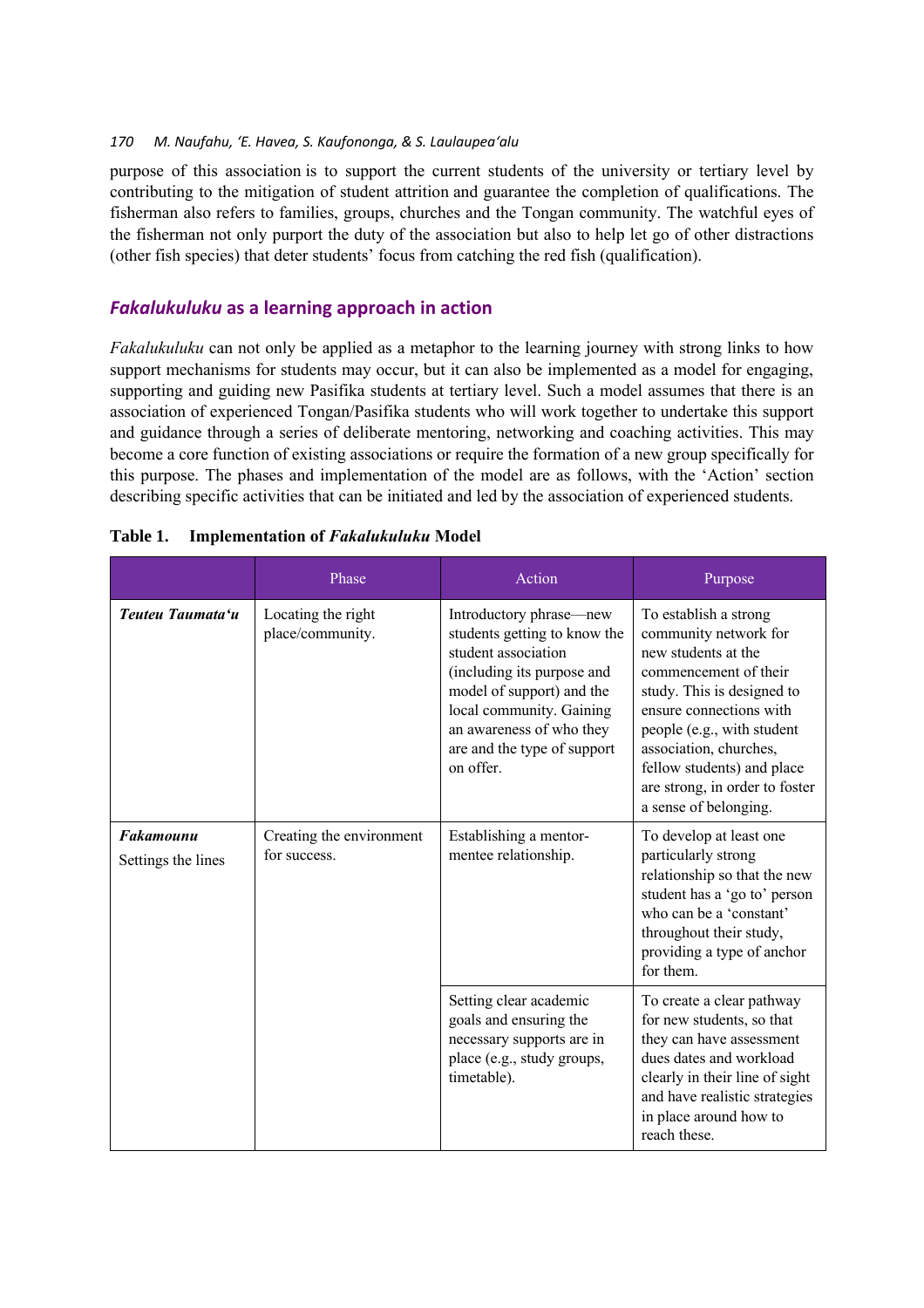|                                                                                            |                                                      | Starting to build friendships<br>with other Pasifika students<br>and community.                                                                                                         | To recognise the strong<br>social need to students and<br>the value of shared<br>experiences with the intent<br>that they can be both<br>supported but in turn<br>provide support for others.                                                     |
|--------------------------------------------------------------------------------------------|------------------------------------------------------|-----------------------------------------------------------------------------------------------------------------------------------------------------------------------------------------|---------------------------------------------------------------------------------------------------------------------------------------------------------------------------------------------------------------------------------------------------|
| Taumata'u<br>Watching the lines,<br>maintaining the<br>bait, removing non-<br>target fish. | Nurturing the student and<br>their learning journey. | Regular events to provide<br>social support.                                                                                                                                            | To provide opportunities to<br>keep the connections with<br>support networks strong.<br>Also, to allow breaks from<br>study to pause and refresh<br>and take part in self-care.                                                                   |
|                                                                                            |                                                      | Regular checking in around<br>academic progress and<br>goals.<br>Resetting where required.<br>Working together on<br>remaining focused and<br>removing barriers and/or<br>distractions. | To ensure that the academic<br>pathway is well on track.<br>Also serves a purpose of<br>accountability.                                                                                                                                           |
|                                                                                            |                                                      | Mentor linking up new<br>student with any<br>additionally required<br>support and opportunities.                                                                                        | To make sure extra support<br>is able to be accessed when<br>needed. Could include<br>tapping into wider support<br>within the tertiary<br>institution or community if<br>required.                                                               |
| Fusi ika<br>Bringing in the<br>catch.                                                      | Reaching the qualification<br>goal.                  | Mentor supporting the<br>student through the final<br>phase of study (e.g., final<br>assignments, submission<br>deadlines).                                                             | To support the student<br>through what is often an<br>extremely busy and<br>pressured period. This could<br>include navigating<br>qualification completion<br>requirements.                                                                       |
|                                                                                            |                                                      | Celebrating success as a<br>community of learners.                                                                                                                                      | To acknowledge the hard<br>work and success of the<br>student. This may also be a<br>positive example for other<br>or prospective students who<br>are at a different phase. Can<br>also be used to recognise<br>the role of community<br>support. |
|                                                                                            |                                                      | Supporting the learner to<br>move beyond study e.g.,<br>seeking employment, career<br>pathway, professional body<br>requirements.                                                       | To ensure that maximum<br>benefit is gained from the<br>study journey.                                                                                                                                                                            |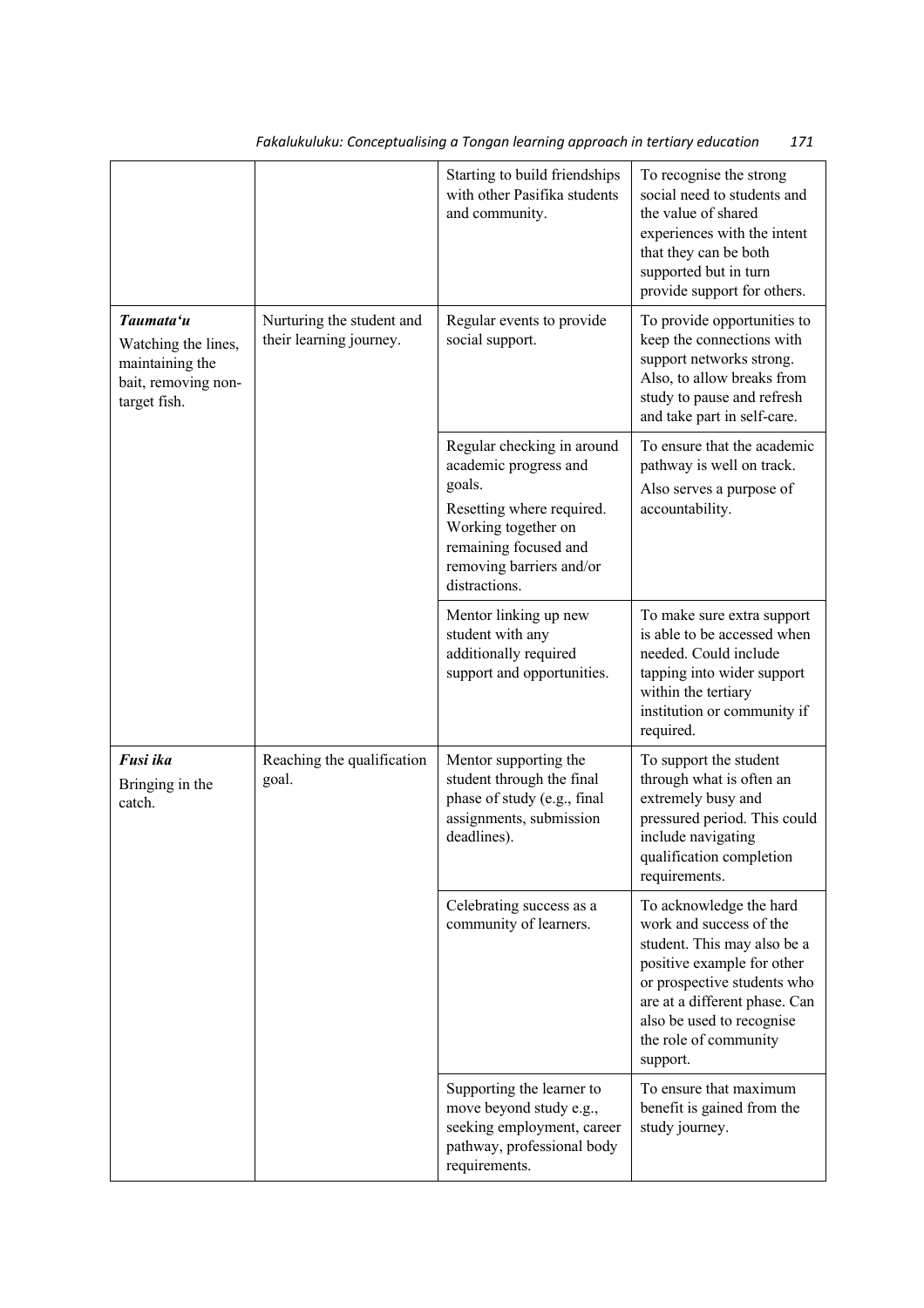### *Fakalukuluku* **in action: Some considerations**

As a learning approach, the *fakalukuluku* model is yet to be trialled, but has a solid basis in the reflections provided by the four Tongan authors/educators/students/researchers in this paper.

The Teuteu Taumata'u phase firmly places the new student within their local Pasifika community, connecting the learner to families, churches, associations and communities. This operating space is overloaded with '*mafana'* (warmth), *'ofa'* (love), '*tokangaekina'* (care), *'poupou'* (support) and, above all, its culturally responsive manner. This network can be further strengthened in the Fakamounu and Taumata'u phases through linking the students with mentors and allowing opportunities for social interaction and reflecting the importance that the research participants placed on an inter-connected support system.

Key characteristics of *fakalukuluku* include building relationships and trust among participants, setting clear obligations, working together for a common goal, promoting interactions among members, making smart decisions, communicating effectively and inspiring and empowering each other. Within this is the expectation that some supports may be outside the Pasifika network. In referring to the mentor linking up new students with any additionally required supports and opportunities, the Taumata'u phase recognises both the value the research participants found in being able to access wider supports (such as university learning services) and the need they saw for this to occur early in their study.

Emphasising the centrality of '*lotu*'(spirituality) described by the research participants, the *fakalukuluku* learning approach also identifies spiritual aspects as a significant component of a Pasifika student's journey at tertiary level through specifically including this in the Teuteu Taumata'u phase and envisaging that it retains its importance throughout all phases. These aspects of the model validate the view of Pasifika students that church is a space of mediation of education and spirituality. That is, a space where spiritual aspects help to '*fakakoloa*' (enrich), '*fakalotolahi*' (encourage), and allow them to thrive with their education.

#### *Talanoa* **and** *talaloto***: Our experiences and reflections**

We, as Tongan postgraduate students and educators, share our experiences and reflections. We employ *talanoa* (Vaioleti, 2006) and *talaloto* (Naufahu, 2018) to reflect on our learning experiences at the University of Waikato and how we draw from these to conceptualise *fakalukuluku* as an appropriate cultural approach for the improvement of students' learning in tertiary settings. Mefi Naufahu and Siuta Laulaupea'alu are currently working on completing their PhD at the university of Waikato. Sangata Kaufononga and 'Elisapesi Havea are recent doctoral graduates also from the University of Waikato. All of us completed our Master's degree at the same institution, and the reflections that we contribute to in this paper are integrations of our experiences during our studies across our Master's and PhD programmes.

The three factors that are key to our learning and contribute to our success at the University of Waikato are:

- 1. The importance of networks of an inter-connected support system.
- 2. The importance of utilising university learning support.
- 3. The centrality of *'lotu'* (spirituality) in the learning experience.

#### The importance of networks of inter-connected support system

We all commented on the importance of support provided by those around us at home and also in the Tongan community. While we specifically identified family, friends, the Tongan community, church groups, kava groups and women's groups in our *talanoa* and *talaloto*, it is of note that the emphasis was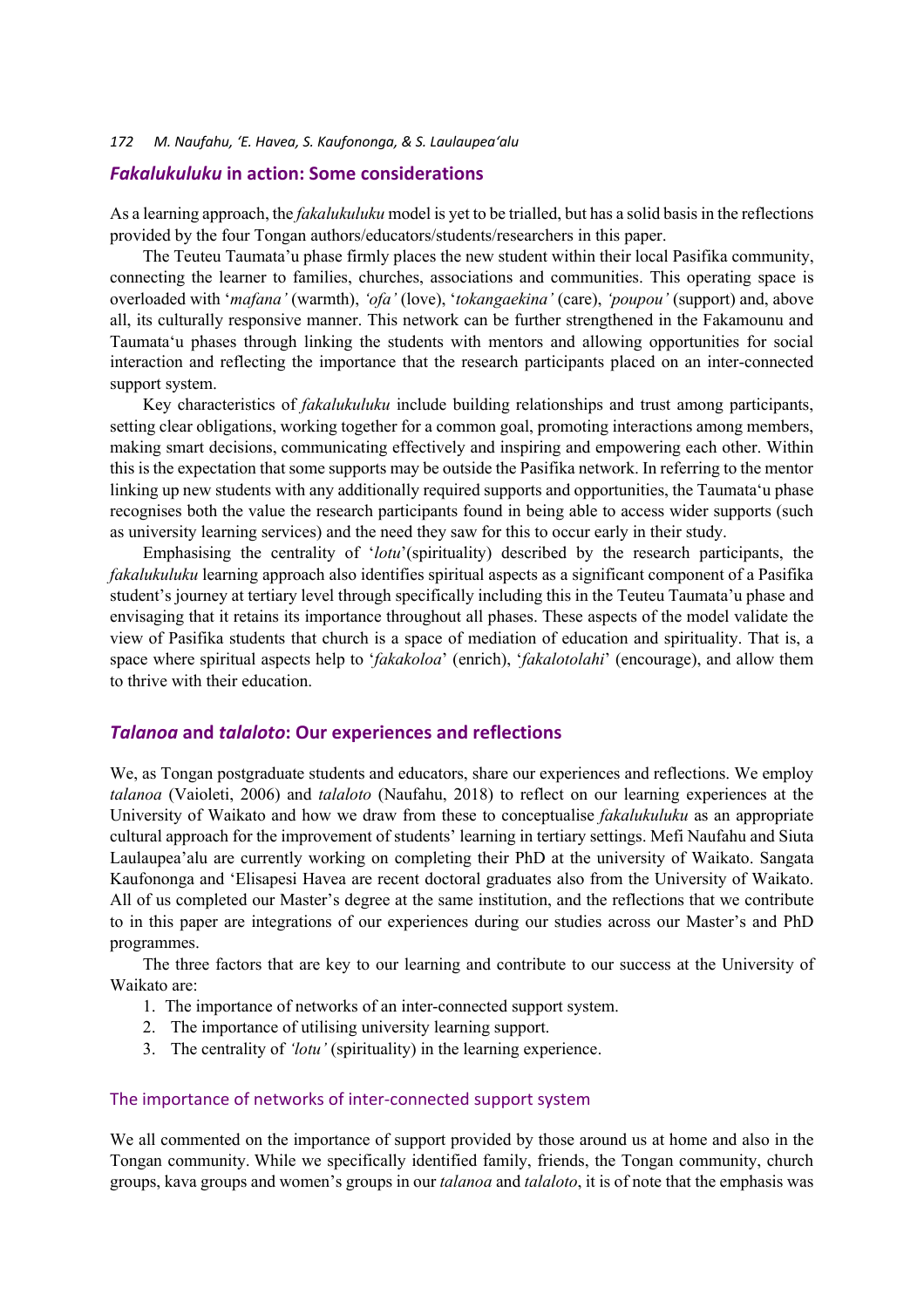on the connectivity of our networks and support system and the way in which we combined them to strengthen the support.

It was the main aim of every Tongan family for their children to attend universities at some stage of their lives. But now it is about intertwining of the community, home and the tertiary contexts. *(Mefi Naufahu)*

I am so grateful to the numerous materialistic, intellectual and emotional support given to me by so many people and different groups within the Tongan community, from individual people, groups, churches and the Tongan community as a whole, to the help services provided by the university. Collectively, this collaborative support enabled my thesis to be completed. *(Siuta Laulaupea'alu)*

This implies that support may come from multiple sources and that each of them needs to be recognised as being potentially significant in both its individual function and contribution to the whole.

#### The usefulness of university learning support

The university learning support offered was useful for us. Specific people and their services helped our learning and success. However, knowing about the learning support and services earlier on in our postgraduate journey would have been more helpful.

I am getting near to the end of my study and when I look back and reflect on my journey, I wish that the understanding of the support, determinations and approaches I have now were there at the beginning of my journey. I was not aware of the available support at the university. I did not have a mentor or a supporting person to mentor me and explain the best learning approach that I should take at the beginning of my firstyear journey. It would have made a huge impact on my study. *(Mefi Naufahu)*

However, I wish that I knew about these services and people earlier. I could have finished earlier and not had those pressures earlier in my study journey. Since having access to these services and people, I enjoyed my learning more. *(Siuta Laulaupea'alu)*

The student learning services were significant during my academic journey. They provided assistance such as proofreading your work, and your time management skills could be improved if you go and talk to them. *('Elisapesi Havea)*

The authors agree that the support would have been helpful from the beginning of our first year of study and that the effect of this may have been quite significant, with the authors believing that the impact could have improved our personal enjoyment through to the length of time that it took to complete our studies. The absence of a 'mentor or support person', as described by Siuta Laulaupea'alu, is a useful service for students.

#### The centrality of *'lotu'* (spirituality) in the learning experience

Connecting with our faith was significant in our wellbeing and the maintenance of challenges as well as our social relations.

God's grace had been the guiding factor for this study. The holy spirit has empowered, encouraged, and consecrated me to carry on when I was in doubt and thinking of giving up. His blessing was also presented through church members who emotionally and intellectually supported me with this journey. *(Mefi Naufahu)*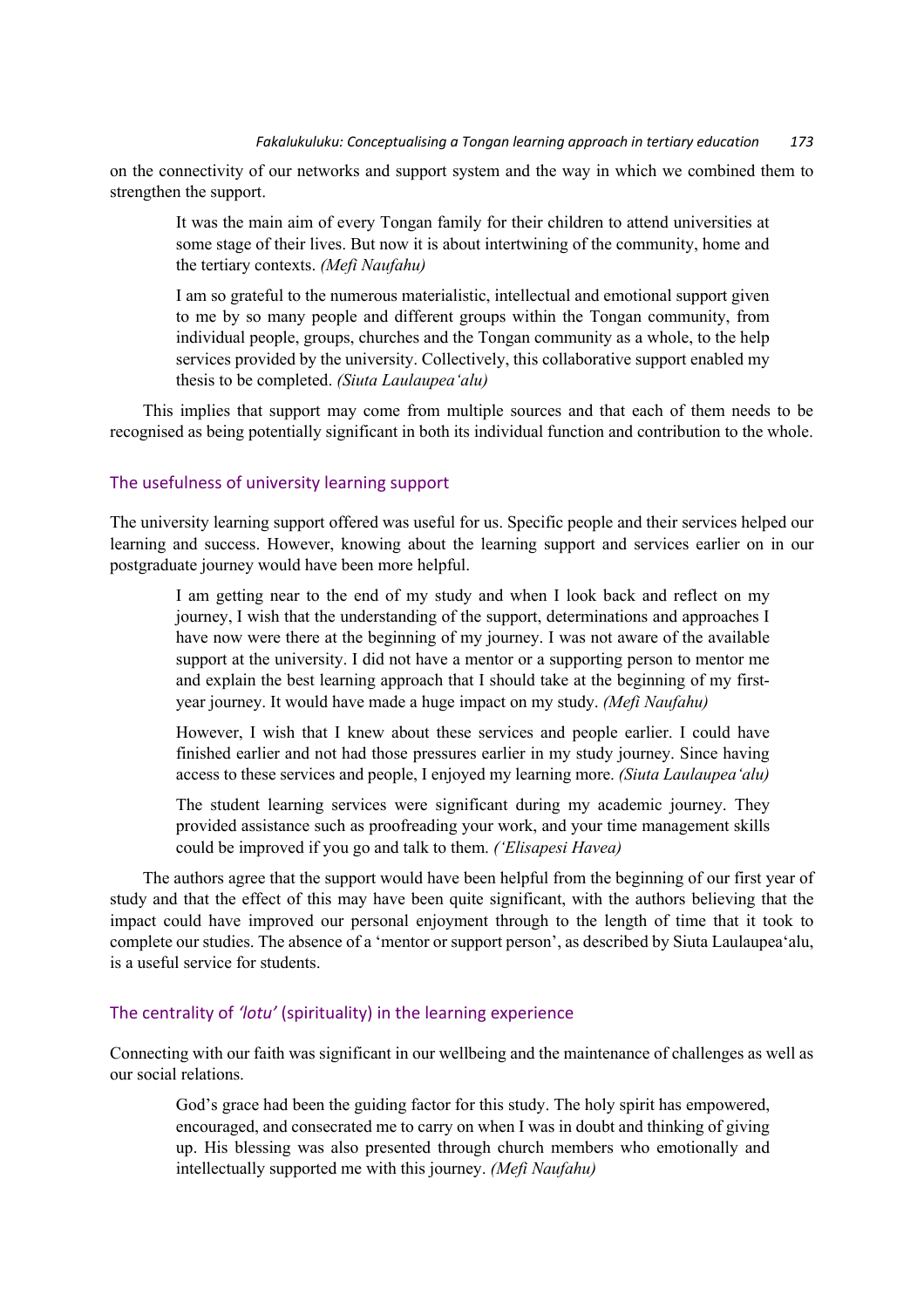I have been blessed with numerous blessings (family, friends, community) and no doubt that this study is dedicated to the heavenly Father for allowing me to complete my thesis. Without His guidance I would not have completed this study. I give him the honour and glory. *(Sangata Kaufononga)*

*Lotu* (spirituality) in terms of both their personal spiritual journey and relationship with God and also through the way in which members of their church community were able to provide them with 'emotional' and 'intellectual' support.

#### **Discussion**

Our experiences and reflections highlight what contributed to our success and equally, what factors may have further improved our experience and outcomes. Family support as outlined by Theodore et al. (2018) and Toumu'a and Laban (2014) is important. The way in which family, as part of the collective support network rather than singling them out specifically, is required. Families are viewed as one part of a whole support network. However, family highlights the power of a collective community and the positive influence they can have on Pasifika learners. It also suggests that for students who do not necessarily have a network of immediate family, for instance, students who have travelled from Tonga to study, they can still achieve a sense of community through the support of the wider network of Tongan and Pasifika people in the area.

Study skills and time management are vital to students' success (Luafutu-Simpson et al, 2015; Perrot, 2015; Toumu'a & Laban, 2014). In specifically mentioning the role of a mentor, we suggested that external support related to study would be helpful to keeping students on track. We view the university as being a valuable source of support in these areas. However, there was a consistent voice and regret around not having been able to access this earlier in our studies. The majority of us did not know that until later in our journey.

The pedagogical approaches at university did not align well with how we learn (Benseman et al., 2006). The *lotu,* or our spirituality or faith and the role of the church, was important in our drive to succeed at university. Our faith was what helped us realise that our challenges and struggles could be released and alleviated by a higher being. While recognised by Toumu'a and Laban (2014) as being supportive for Pacific students' success in higher education, we add that *lotu* was a central pillar of equal weighting to other social and cultural factors that were suggested important to mediating our learning journey. Taking the three core factors identified, (1) family and community support, (2) access to academic and study support, and (3) *Lotu fakalukuluku* as a learning approach, we, the authors, agree that further exploration of the approach with university and polytechnic students raised in New Zealand is necessary and would add another layer to its possibilities and usefulness.

# **Conclusion**

The *fakalukuluku* learning approach has provided success for Tongan tertiary students to easily access and help navigate their study at university. The *talanoa* and *talaloto* by the authors have provided understanding and appreciation of Indigenous cultural knowledge and approaches within the current tertiary education system. The *fakalukuluku* cultural learning approach is unfolded in this paper, emphasising the different layers of understanding, expertise and experiences required. The *lotu*, or spiritual space and faith is important in *fakalukuluku* through the sharing of knowledge and understanding where participants share common interests and goals. However, the *fakalukuluku* cultural learning approach requires further contextualisation across tertiary institutions for diverse Tongan students.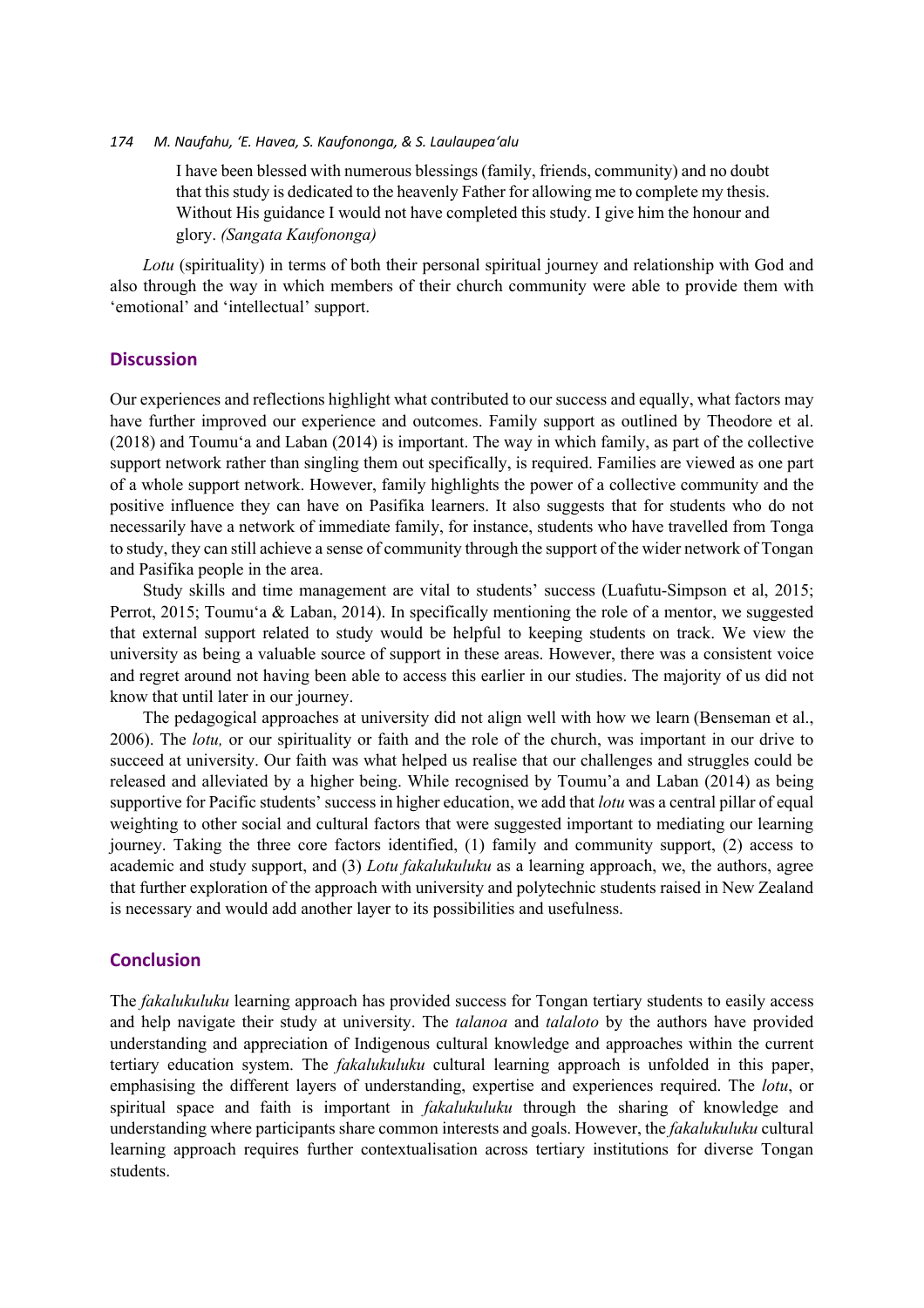#### **References**

- Airini, D. B., Curtis, E., Johnson, O., Luatua, F., O'Shea, M., Te Oti Rakena, G. R., Townsend, S. (2009). *Success for all: Improving Māori and Pasifika student success in degree-level*  studies. Auckland, New Zealand: University of Auckland.
- Ali, I., & Narayan, A. (2016). Access but limited success? Impediments for students from disadvantaged communities in attaining university accounting qualifications [Paper presentation]. Meditari Accountancy Research Conference, Pilanesberg National Park, South Africa.
- Aumua, L., & Tominiko, F. (2016). Engaging Pacific in the mainstream. *Journal of the Australian and New Zealand Student Services Association*, *47*, 69–79.
- Baker, S. W. (1897*). An English and Tongan vocabulary: Also a Tongan and English vocabulary, with a list of idiomatic phrases, and Tongan grammar*. Wilson and Horton.
- Barker, M. (2008). How do people learn? Understanding the learning process. In C. McGee & D. Fraser (Eds.), *The professional practice of teaching* (3rd ed., pp. 17–46). Cengage Learning.
- Benseman, J., Coxon, E., Anderson, H., Anae, M. J. H. E. R. (2006). Retaining non-traditional students: Lessons learnt from Pasifika students in New Zealand. *Higher Education Research and Development, 25*(2), 147–162. https://doi.org/10.1080/07294360600610388
- Bishop, R., Ladwig, J., & Berryman, M. (2014). The centrality of relationships for pedagogy: The whanaungatanga thesis. *American Educational Research Journal, 51*(1), 184–214. https://doi.org/10.3102/0002831213510019
- Bolstad, R., Gilbert, J., McDowall, S., Bull, A., Hipkins, R., & Boyd, S. (2012). *Supporting futureoriented learning and teaching: A New Zealand perspective.* Ministry of Education. https://www.educationcounts.govt.nz/publications/schooling/supporting-future-orientedlearning-and-teaching-a-new-zealand-perspective
- Chu, C., Abella, I. S., & Paurini, S. (2013). *Educational practices that benefit Pacific learners in tertiary education*. Ako Aotearoa, National Centre for Tertiary Teaching Excellence. https://ako.ac.nz/assets/Knowledge-centre/NPF-10-001A-Pasifika-Learners-and-Success-in-Tertiary-Education/RESEARCH-REPORT-Educational-Practices-that-Benefit-Pacific-Learners-in-Tertiary-Education.pdf
- Churchward, C. M. (1959). *Tongan dictionary*. Tongan Government Printing.
- Clark, K., Power, W., Nishimura, Y., Vaiomo'unga, R., Pongi, A., & Fifita, M. (2011). Characteristics of the 29th September 2009 South Pacific tsunami as observed at Niuatoputapu Island, Tonga. *Earth-Science Reviews, 107*(1–2), 52–65. https://doi.org/10.1016/j.earscirev.2010.12.001
- Cole, M., & Engestrom, Y. (1993). A cultural-historical approach to distributed cognition. In G. Salomon (Ed.), *Distributed cognitions: Psychological and educational considerations* (pp. 1–46). Cambridge University Press.
- Dye, T. (1983). Fish and fishing on Niuatoputapu. *Oceania, 53*(3), 242–271. https://doi.org/10.1002/j.1834-4461.1983.tb01983.x
- Ertmer, P. A., & Newby, T. J. (2013). Behaviorism, cognitivism, constructivism: Comparing critical features from an instructional design perspective. *Performance Improvement Quarterly, 26*(2), 43–71. https://doi.org/10.1002/piq.21143
- Fraser, D., & McGee, C. (2012). *The professional practice of teaching* (4th ed.). Cengage Learning.
- Hung, D. (2001). Theories of learning and computer-mediated instructional technologies. *Educational Media International, 38*(4), 281–287. https://doi.org/10.1080/09523980110105114
- ʻIlaiu Talei, C., & Memmott, P. (2014). *Understanding the transformative value of Tongan women's kau toulalanga: Mobile mats, mobile phones, and money transfer agents*. Institute for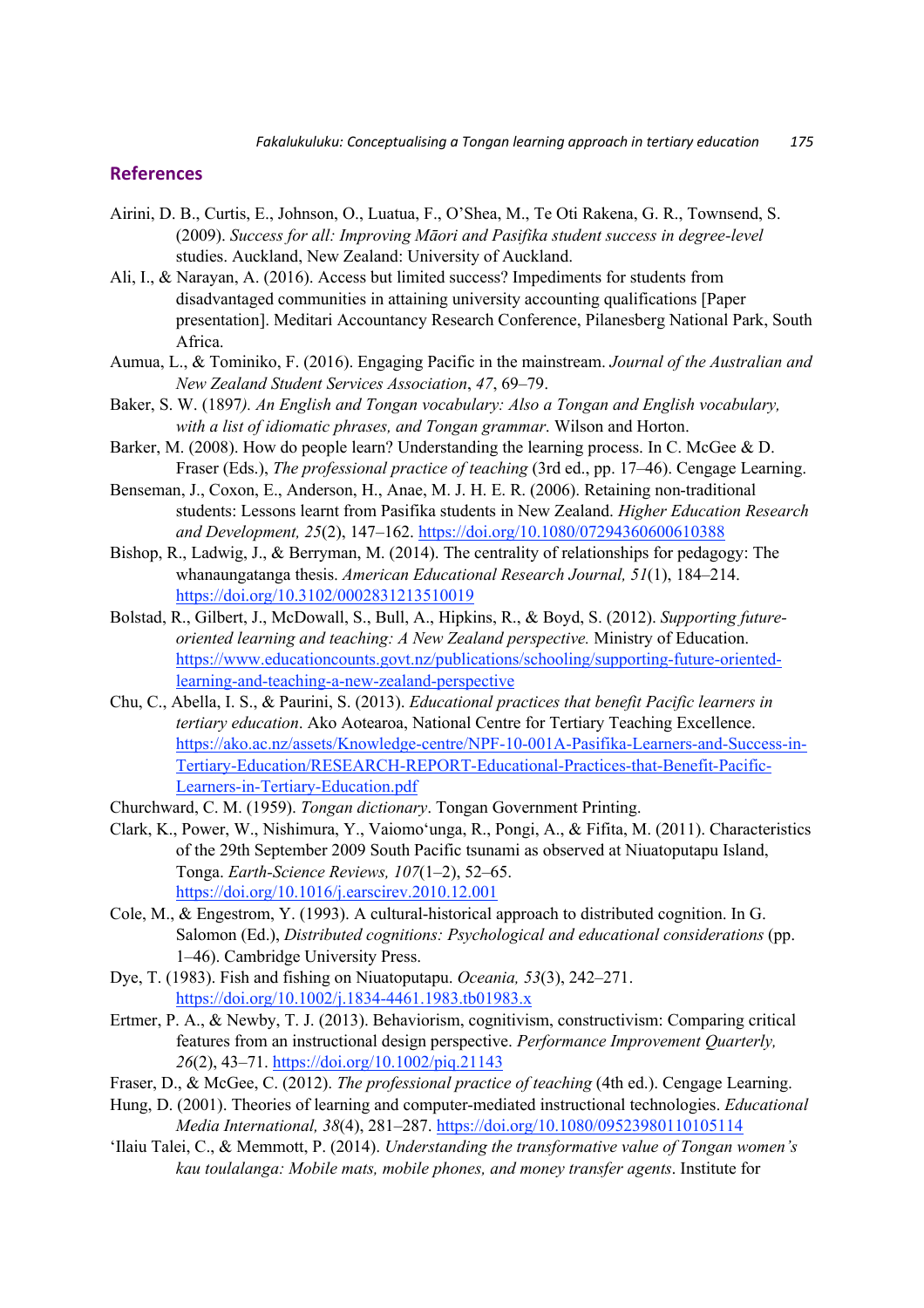Money, Technology and Financial Inclusion (IMTFI), UC Irvine School of Social Sciences. https://www.imtfi.uci.edu/research/2013/talei.php

- Inglis, D. (2005). *Culture and everyday life* (1st ed.). Routledge. https://doi.org/10.4324/9780203005200
- Kailahi, V. (2017). No'oloto*: Exploring the epistemological significance of no'oloto to the academic achievements of Tongan Tertiary Students in New Zealand* [Unpublished Master's thesis]. Auckland University of Technology.
- Lingam, N., Sharma, L., Qaloqiolevu, J., Ramoce, W., Lal, S., & Rafai, R. (2017). *i-Talitali framework: Developing a model for engaged learning and teaching in the Pacific* [Paper presentation]. The International conference on Models of Engaged Learning and Teaching (I-MELT).
- Luafutu-Simpson, P., Moltchanova, E., O'Halloran, D., Petelo, L., & Uta'i, S. (2015). *Change strategies to enhance Pasifika student success at Canterbury tertiary institutions.* Ako Aotearoa National Centre for Tertiary Teaching Excellence. https://ako.ac.nz/assets/Knowledge-centre/RHPF-s1307-strategies-for-Pasifika-success-in-Canterbury/RHPF-s1307-change-strategies-to-enhance-pasifika-student-success-atcanterbury-tertiary-institutions-project-report.pdf
- MacIntyre, L. I. K. (2008). *Tongan mothers' contributions to their young children's education in New Zealand=Lukuluku'ae kau fa'ē Tonga'ki he ako'enau fānau iiki''i Nu'u Sila* [A thesis presented in partial fulfilment of the requirements for the degree of Doctor of Philosophy in Education]. Massey University.
- Malungahu, M., 'Ofanoa, S., Huggard, P., 'Ofanoa, M., & Buetow, S. (2017). Lalanga: Weaving the kakala with constructionist grounded theory. *International Journal of Health Sciences, 5*(4), 48–52.
- Matapo, J., & Baice, T. (2019). The art of wayfinding Pasifika success. *MAI*, 9(1), 26. https://doi.org/10.20507/MAIJournal.2020.9.1.4
- Matthews, E. (1993). *Women and fishing in traditional Pacific Island cultures* [Paper presentation]. The Workshop on People, Society and Pacific Islands Fisheries Development and Management: Selected Papers. Inshore Fisheries Research projects Technical Document.
- Mayeda, D. T., Keil, M., Dutton, H. D., & Ofamo'Oni, I. F. H. (2016). "You've gotta set a precedent": Māori and Pacific voices on student success in higher education. *AlterNative: An International Journal of Indigenous Peoples, 10*, 165–179. https://doi.org/10.1177/117718011401000206
- Mayer, R. E. (2003). Theories of learning and their application to technology. In H. F. O'Neil & R. S. Perez (Eds.), *Technology applications in education: A learning view*. Erlbaum.
- Mohamed, E. R. (1996). It takes a whole village to raise a child. *Peabody Journal of Education, 71*(1), 57–63. https://doi.org/10.1177/117718011401000206
- Motschnig-Pitrik, R., & Holzinger, A. (2002). Student-centered teaching meets new media: Concept and case study. *Journal of Educational Technology & Society, 5*(4), 160–172.
- Nasir, N. S., & Hand, V. M. (2006). Exploring sociocultural perspectives on race, culture, and learning. *Review of Educational Research, 76*(4), 449–475. https://doi.org/10.3102/00346543076004449
- Naufahu, M. (2018). A Pasifika research methodology: Talaloto. *Waikato Journal of Education*, *23*(1), 15*–*24. https://doi.org/10.15663/wje.v23i1.635
- Pau'uvale, D. L. (2012). *Laulōtaha: Tongan perspectives of 'quality' in early childhood education* [Doctoral thesis, Auckland University of Technology]. AUT Open Repository https://openrepository.aut.ac.nz/handle/10292/4466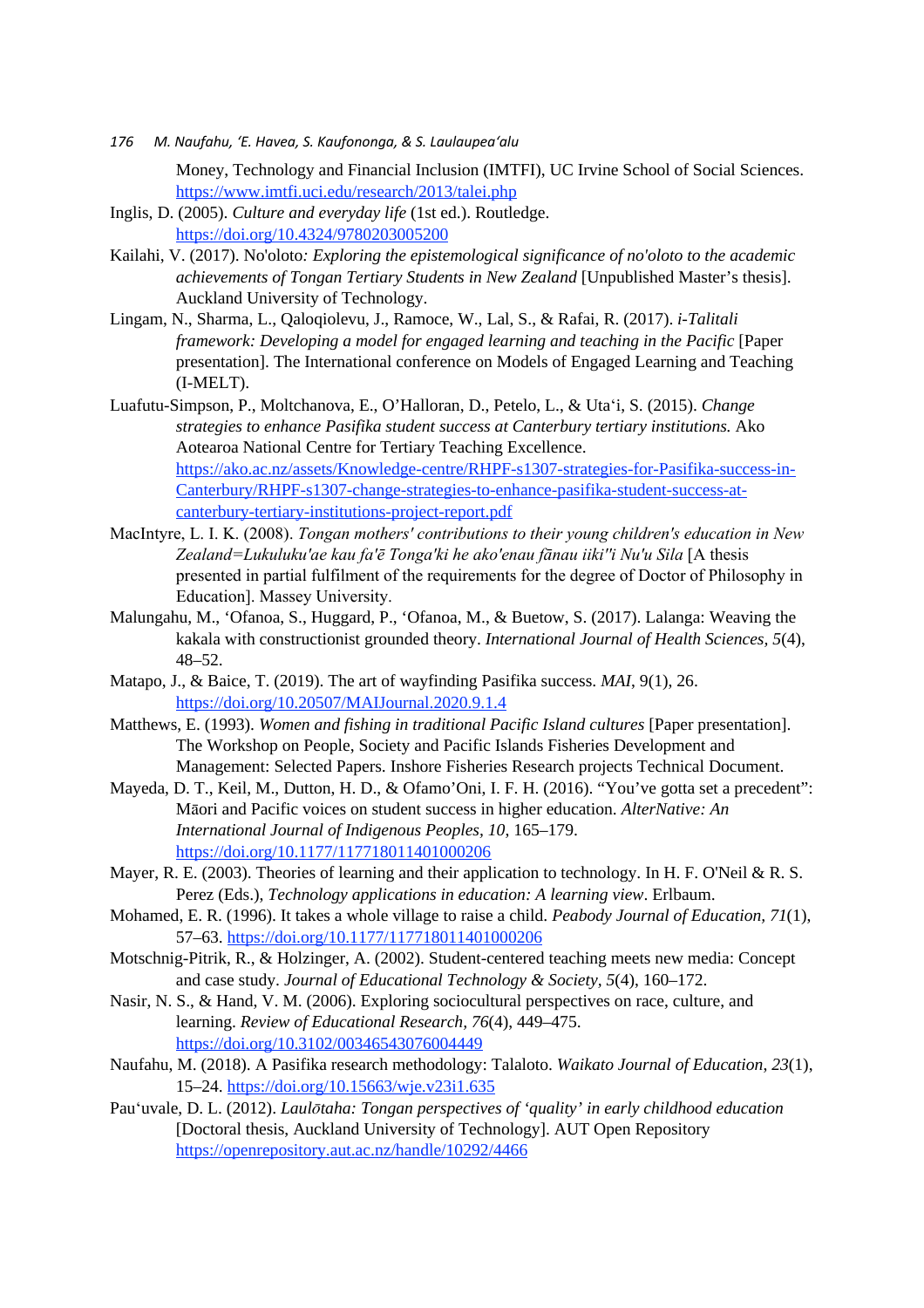- Perrot, A. R. D. (2015). *Overcoming challenges: Pacific students' experiences of being resilient through tertiary education* [Unpublished Master's thesis]. Victoria University of Wellington.
- Phan, H. P., & Deo, B. (2008). 'Revisiting' the South Pacific approaches to learning: A confirmatory factor analysis study. *Higher Education Research and Development, 27*(4), 371–383. https://doi.org/10.1080/07294360802406833
- Pulotu-Endemann, F. K. (2001). *Fonofale model.* Workshop on Pacific health promotion models: A partnership between the Health Promotion Forum of New Zealand & Pasifika@ Massey Wellington Campus, Massey University, New Zealand. https://whanauoraresearch.co.nz/wpcontent/uploads/formidable/Fonofalemodelexplanation1-Copy.pdf
- Rabone, S. (1845). *A vocabulary of the Tonga language: Arranged in alphabetical order: To which is annexed list of idiomatical phrases*. Wesleyan Mission Press.
- Rawlings, C., & Wilson, K. J. A. A. (2013). *Tuakana-teina e-Belonging Report*. Open Polytechnic https://ako.ac.nz/assets/Knowledge-centre/RHPF-c39-How-Maori-distance-students-canhave-a-sense-of-belonging/RESEARCH-REPORT-Tuakana-teina-e-Belonging-Report.pdf
- Reilly, M. (2010). Tuakana–teina relationship and leadership in ancient Mangaia and Aotearoa. *The Journal of Pacific History, 45*(2), 211–227. https://doi.org/10.1080/00223344.2010.501698
- Ritchie, J. (2003). *Whakawhanaungatanga: Dilemmas for mainstream New Zealand early childhood education of a commitment to bicultural pedagogy*. University of Waikato. https://unitec.researchbank.ac.nz/bitstream/handle/10652/1479/Ritchie%20- %20Whakawhanaungatanga.pdf?sequence=1&isAllowed=y
- Ross, C. J. W. (2008). *Culturally relevant peer support for Māori and Pasifika student engagement, retention and success*. Open Polytechnic. https://ako.ac.nz/assets/Knowledge-centre/RHPFc07-Culturally-relevant-peer-support-for-Maori-and-Pasifika-students/RESEARCH-REPORTCulturally-Relevant-Peer-Support.pdf
- Scaglion, R. (2015). History, culture, and Indigenous education in the Pacific Islands. In W. J. Jacob, S. Y, Cheng, & M. K. Porter (Eds.), *Indigenous Education* (pp. 281–299). Springer. https://doi.org/10.1007/978-94-017-9355-1\_14
- Schunk, D. H. (2008). *Learning theories: An educational perspective* (5th ed.). Pearson Merrill Prentice Hall.
- Sciascia, A. (2017). *Māori learner success in tertiary education: Highlights from Ako Aotearoa supported research projects*. Ako Aotearoa.
- Thaman, K. H. (2003). Decolonizing Pacific studies: Indigenous perspectives, knowledge, and wisdom in higher education. *The Contemporary Pacific, 15*(1), 1–7.
- Theodore, R., Taumoepeau, M., Tustin, K., Gollop, M., Unasa, C., Kokaua, J., & Poulton, R. (2018). Pacific university graduates in New Zealand: What helps and hinders completion. *AlterNative: An International Journal of Indigenous Peoples, 14*(2), 138–146 https://doi.org/10.1177/1177180118764126
- Thompson, S., McDonald, F., Talakai, M., Taumoepeau, V., & Te Ava, A. (2009). *Training manual for teaching working with Pacific students: Engaging Pacific learners.* Ako Aotearoa. https://gifted.tki.org.nz/assets/Uploads/files/Training-manual-for-teaching-working-withpacific-students-engaging-pacific-learners.pdf
- Toumu'a, R., & Laban, L. W. (2014). Cultivating a whole of university response to Pasifika: Research in action for widened participation, retention and completion at Victoria University of Wellington, New Zealand. *International Studies in Widening Participation, 1*, 46–59.
- Vaioleti, T. M. (2006). Talanoa research methodology: A developing position on Pacific research. *Waikato Journal of Education*, *12*. https://doi.org/10.15663/wje.v12i1.296
- Vygotsky, L. (1962). *Thought and language*. MIT Press. Harvard University Press. https://doi.org/10.1037/11193-000